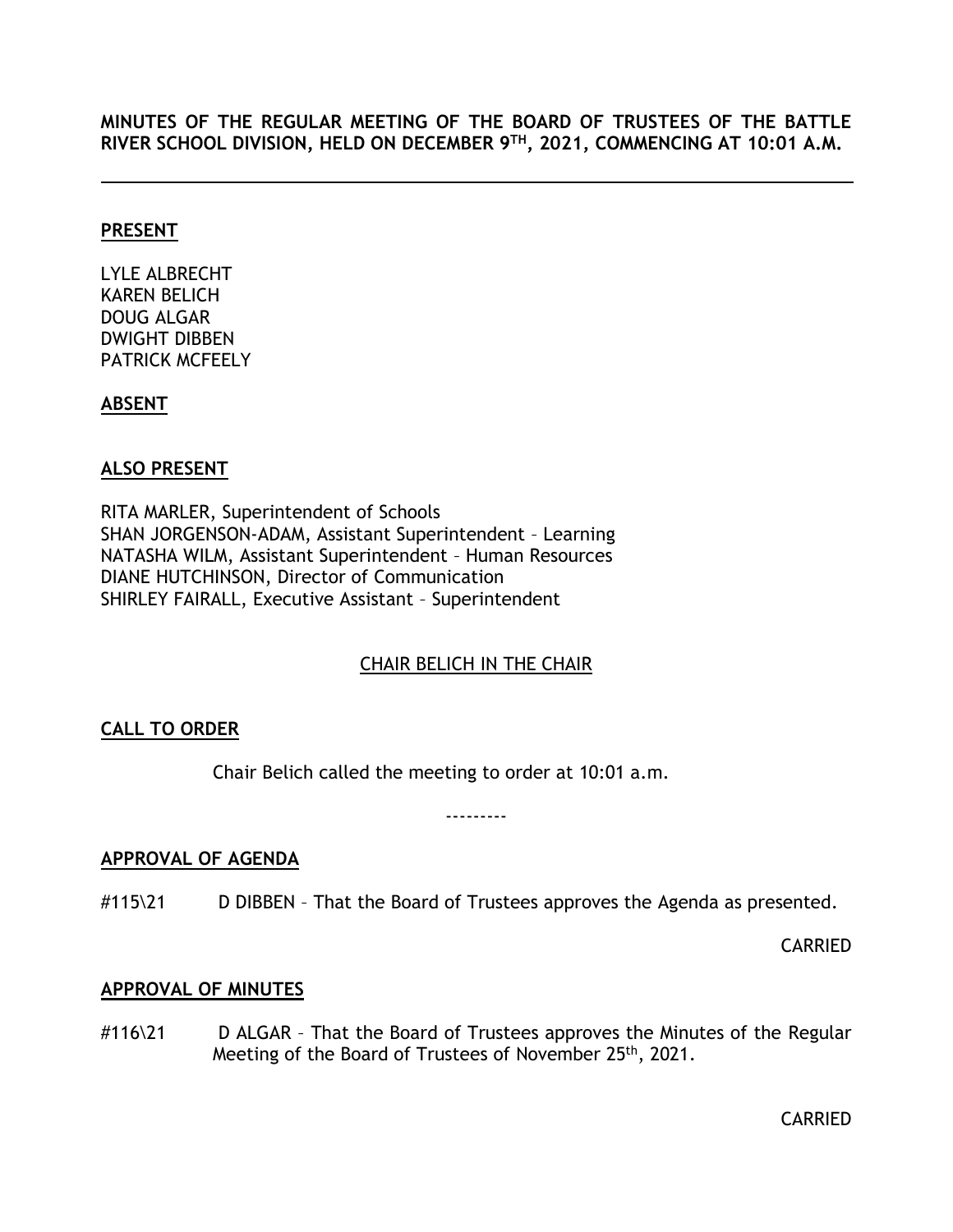#### <span id="page-1-0"></span>**STUDENT SUCCESS**

Battle River School Division Board of Trustees were treated to videos provided by Mr Bob Bailey and Mr Graham Greene of École Charlie Killam School Band and École Camrose Composite High School Band playing Christmas music.

#### <span id="page-1-1"></span>**POLICY REVISIONS**

#117\21 D DIBBEN - That the Board of Trustees approves the revisions to the following Policies as presented:

| Policy 3 Schedule A  | Board Annual Work Plan,                           |
|----------------------|---------------------------------------------------|
| Policy 8             | Board Operations,                                 |
|                      | Policy 8, Schedule A Board Operations (Meetings), |
| Policy 8, Schedule B | Board Operations (Honoraria),                     |
| Policy 9             | Committees of the Board,                          |
|                      | Policy 9, Schedule A Committees of the Board,     |
| Policy 10            | Board Representatives, and                        |
|                      | Policy 10, Schedule A Board Representatives.      |

CARRIED

#### <span id="page-1-2"></span>**NOTICE OF MOTION**

Trustee Dibben requested a Notice of Motion be brought forward to the January 27<sup>th</sup>, 2022 Board Meeting. The motion will read as follows:

That the Board of Trustees support the exclusion of BRSD School Bus Drivers from the mandatory vaccination and \ or Covid 19 testing requirement currently in place, unless all costs related to the testing option are completely covered by the Division.

#### **IN-CAMERA SESSION (10:41 A.M.)**

#118\21 L ALBRECHT – That the Regular Meeting of the Board of Trustees recess to permit Trustees to meet in-camera, and that all persons, except Trustees, Superintendent Marler, Assistant Superintendent Jorgenson-Adam, Assistant Superintendent Wilm, Director of Communications Hutchinson, and Executive Assistant Fairall be excluded.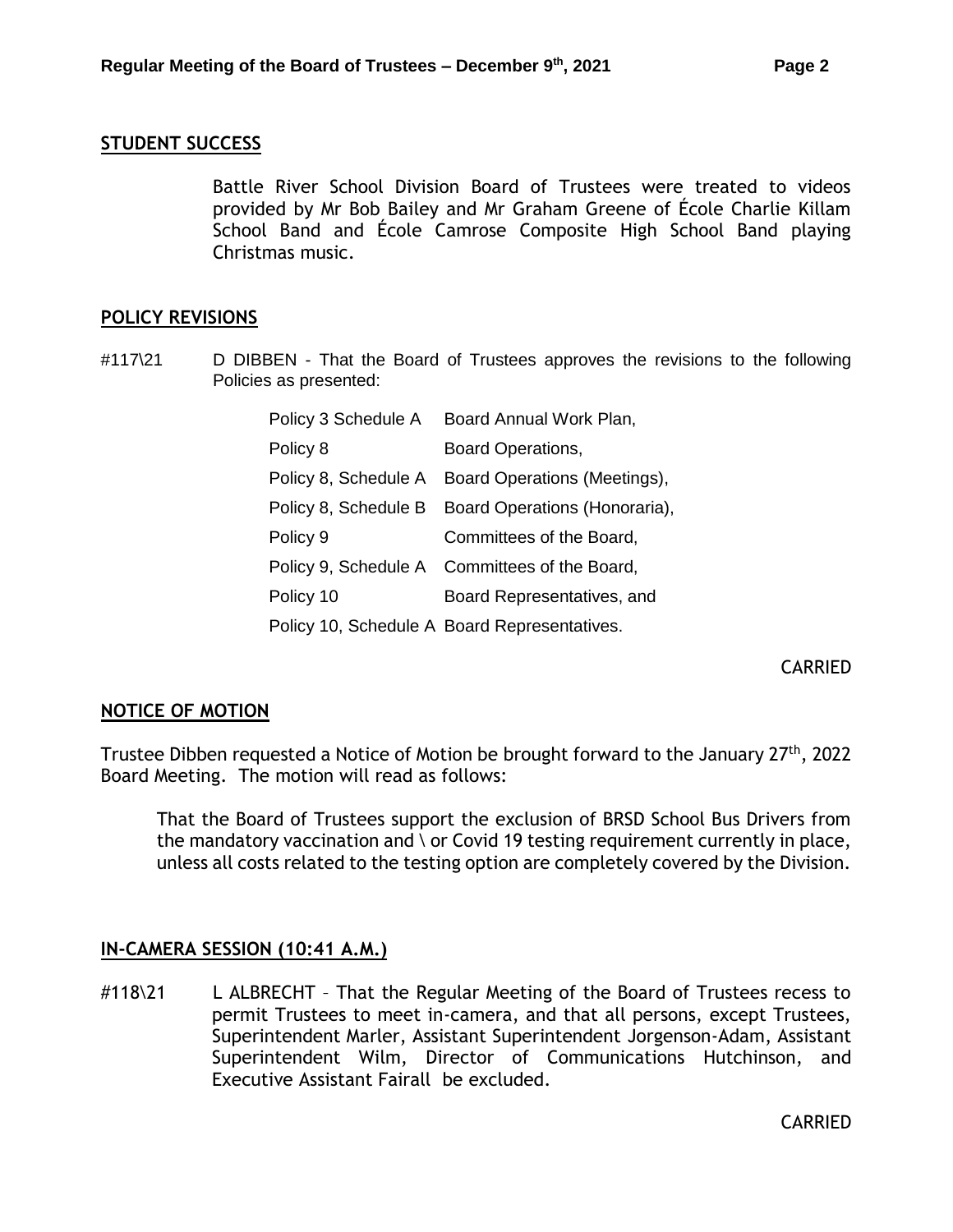---------

Trustee McFeely left the meeting at 10:41 a.m. and rejoined the meeting at 10:56 a.m.

---------

## **OUT OF IN-CAMERA SESSION (10:56 A.M.)**

The in-camera session concluded and the regular meeting reconvened.

---------

#### **ADJOURNMENT**

All items of business being completed and there being no dissent, Chair Belich adjourned the meeting at 10:57 a.m.

KAREN BELICH, CHAIR

RITA MARLER, SUPERINTENDENT OF SCHOOLS